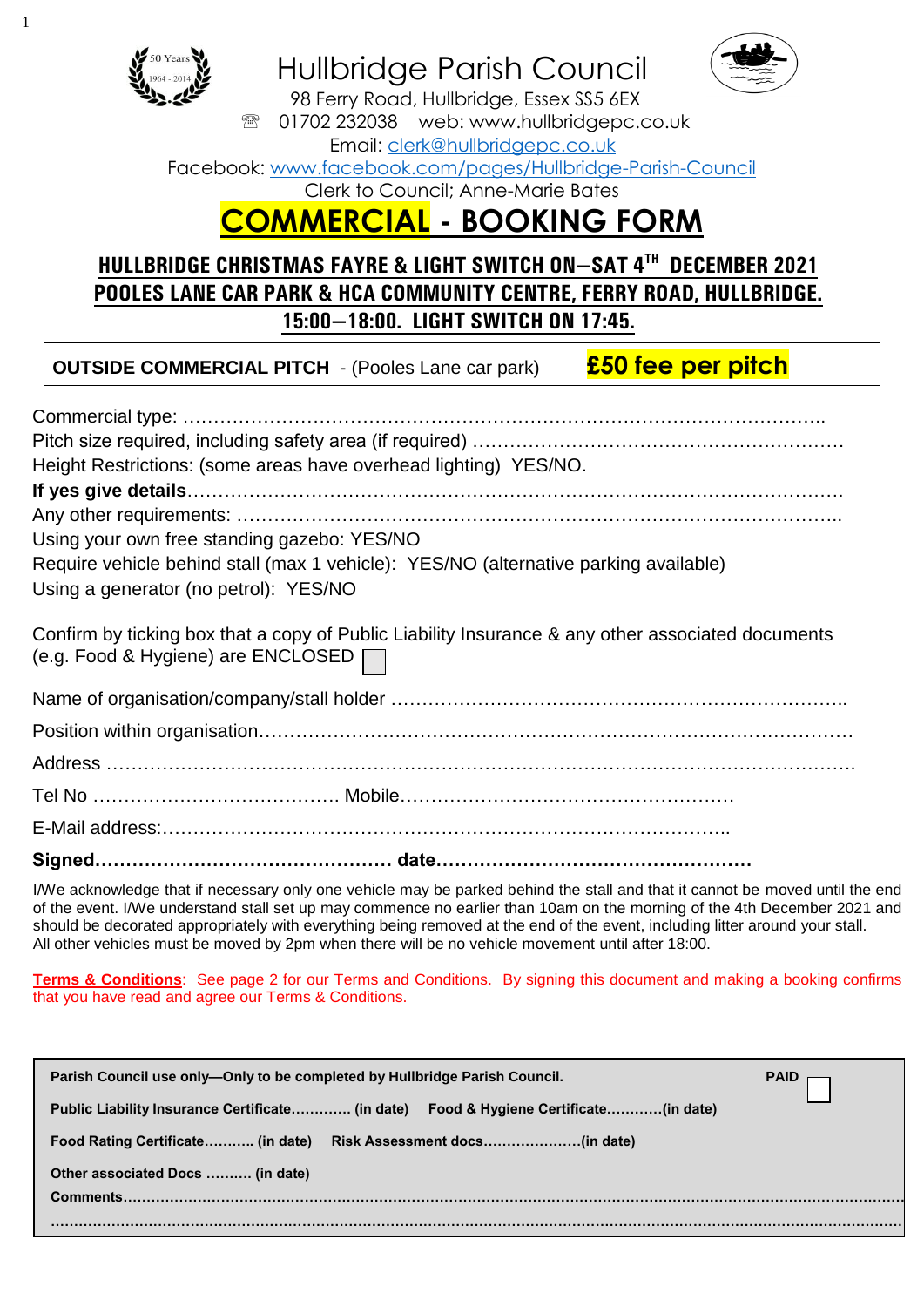

## Hullbridge Parish Council



98 Ferry Road, Hullbridge, Essex SS5 6EX <sup>3</sup> 01702 232038 web: www.hullbridgepc.co.uk Email: [clerk@hullbridgepc.co.uk](mailto:clerk@hullbridgepc.co.uk) Facebook: [www.facebook.com/pages/Hullbridge-Parish-Council](http://www.facebook.com/pages/Hullbridge-Parish-Council) Clerk to Council; Anne-Marie Bates

### **Hullbridge Christmas Fayre, Sat. 4th December 2021 BOOKING/EVENT TERMS & CONDITIONS**

#### **YOUR PITCH**

Your pitch size is (3m x 3m) unless you have stated otherwise on the booking form. Your stall/pitch must not be sub-let to any other party. We aim for a variety of stalls but cannot guarantee there will not be other stalls of a similar nature.

#### **SET-UP AND PRESENTATION OF STALLS/PITCHES**

There will be no admittance to the venue before the stated set-up time of 10am. Please note we do not offer any gazebos or other weather protection. We carefully plan allocation of spaces, prior to the event, so space allocation/position cannot be deviated from our allocation plan. Stalls must be fully set-up before the event starts and all tables must be well presented and set-up safely. You must ensure that all display racks/shelves, lighting or signs or any other stall furniture are stable and secure and will not cause any hazard or obstruction to any member of the public, staff or stall holders and animals. It is prohibited to move your table/pitch to another location, (unless due to unforeseen circumstances the event organiser requests you to move – which if required assistance will be given) or if we deem your display to be unsuitable, create a hazard or for any other legitimate reason . The tables/pitches have been set out to provide a safe entry and exit for all concerned and to provide as much room as possible for visitor safety. Stalls/pitches must not be dismantled until the advertised closing time.

#### **TRADING STANDARDS**

All exhibitors selling food items must provide a current food hygiene certificate with their booking.

#### **CHILDREN**

Children under the age of 14 years are not permitted to remain at the stall unless supervised by an adult stallholder.

#### **BEHAVIOUR**

Stall holders and/or their helpers must conduct themselves in an orderly manner and must not use obscene language. Abusive or anti-social behaviour whilst on site, by stallholders or their associates, will result in instant dismissal from the event. Abusive behaviour, either verbal or written, towards Hullbridge Parish Council staff and/or its Councillors, contractors or visitors will not be tolerated and will result in instant dismissal from event and any future events.

#### **BOOKING & PAYMENTS**

Bookings will only be processed if accompanied with the booking form, correct fee and required certificates. Payments can be made by cash or cheque, made payable to HULLBRIDGE PARISH COUNCIL, and these are non-refundable. Please do not send cash by post.

#### **CAN WE PAY ON THE DAY OF THE EVENT?**

Fees are to be paid prior to the event unless agreed with the Clerk.

#### **PUBLIC LIABILITY INSURANCE**

All Stall holders must have their own Public/Product Liability Insurance. Your stall/pitch must be manned at all times. It is your personal responsibility to ensure you trade legally and safely at all times. In addition, we are not responsible for damage to or theft of your stock/property whilst you are attending our event. You agree to indemnify Hullbridge Parish Council, the event organiser from any claim that may be made by any third party.

#### **CANCELLATION OF CHRISTMAS FAYRE.**

Hullbridge Parish Council will put in place all reasonable plans and efforts to ensure that the Christmas fayre goes ahead as advertised. However, we cannot be held responsible for circumstances which are outside or beyond our control which lead to a change in, or cancellation of the Event. In the unlikely event of the Christmas fayre being cancelled or the venue being unavailable we will endeavour to arrange another date in the near future. Once a booking has been confirmed booking fees are non-refundable.

#### **OUR ASSURANCE**

As with any event, we cannot guarantee visitor numbers but we will do our utmost to ensure that you have a successful Event, bad weather or interruption of power or services is out of our control. Hullbridge Parish Council reserves the right to amend these terms and conditions at any time and without prior notice.